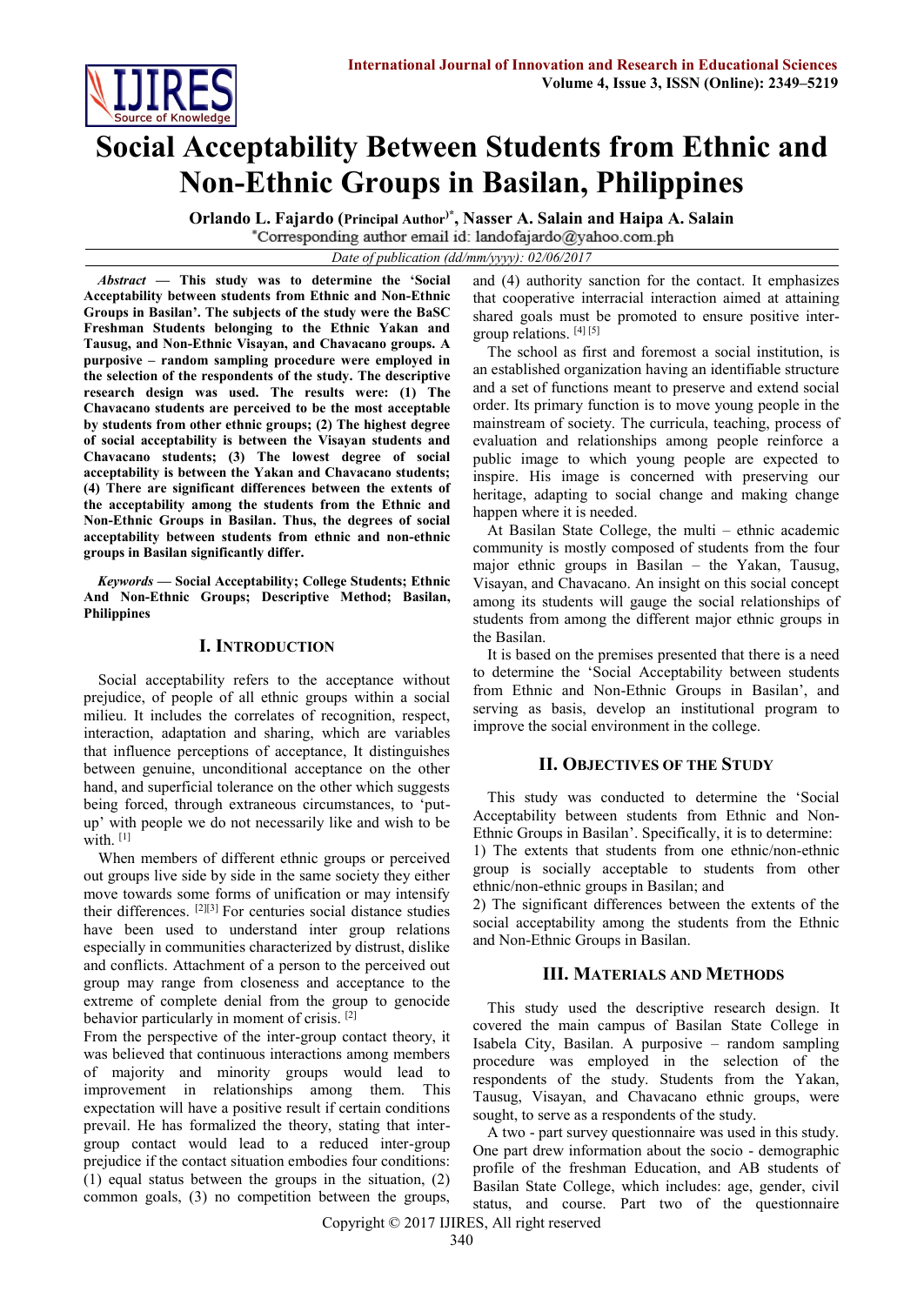

determined the 'Social Acceptability between students from Ethnic and Non-Ethnic Groups in Basilan'.

The following statistical treatments were used in this study: Percent, Weighted Mean, Ranking, and One-way Analysis of Variance (ANOVA) for uncorrelated means.

## **III. RESULTS AND DISCUSSION**

#### *The Extents Of The Acceptability Between Students From The Different Ethnic Groups in Basilan*

**Table 1:** Means of the Students' Ratings on the Extents of Acceptability between Students From the Different Ethnic Groups ( $N = 100$ )

|                      | <b>ETHNIC GROUP</b> |      |      |                                |
|----------------------|---------------------|------|------|--------------------------------|
| <b>ACCEPTABILITY</b> |                     |      |      | YAKAN TAUSUG VISAYAN CHAVACANO |
| AS                   |                     |      |      |                                |
| 1. Friend            | 3.31                | 3.44 | 3.63 | 3.81                           |
| 2. Seatmate          | 3.10                | 3.31 | 3.58 | 3.54                           |
| 3. Roommate          | 3.22                | 3.33 | 3.52 | 3.62                           |
| 4. Classmate         | 3.49                | 3.60 | 3.64 | 3.81                           |
| 5. Schoolmate        | 3.15                | 3.25 | 3.41 | 3.63                           |
| 6. Cell Phone        |                     | 2.84 |      | 3.19                           |
| Textmate             | 2.55                |      | 3.09 |                                |
| 7. Internet Chatmate | 2.38                | 2.44 | 2.97 | 3.02                           |
| 8. Organization      |                     | 2.97 |      | 3.15                           |
| /Club Member         | 2.52                |      | 3.20 |                                |
| 9. Organization /    |                     | 2.78 |      | 3.28                           |
| Club Officer         | 2.38                |      | 3.18 |                                |
| 10. Boyfriend /      |                     | 2.75 |      | 3.17                           |
| Girlfriend           | 2.56                |      | 3.31 |                                |
| 11. Husband / Wife   | 2.34                | 2.57 | 2.89 | 3.06                           |
| <b>OVERALL</b>       | 2.81                | 3.03 | 3.31 | 3.39                           |

## *A. In terms of the Nature of Relationship*

## *1. In terms of being acceptable as a 'Friend',*

The Chavacano, Visayan, and Tausug students are perceived to be the most acceptable (Great Extent) by the other students from the different ethnic groups.

#### *2. In terms of being acceptable as a 'Seatmate',*

The Visayan, and Chavacano students are perceived to be the most acceptable (Great Extent) by the other students from the different ethnic groups.

#### *3. In terms of being acceptable as a 'Roommate',*

The Chavacano, and Visayan students are perceived to be the most acceptable (Great Extent) by the other students from the different ethnic groups.

#### *4. In terms of being acceptable as a 'Classmate',*

All students from among the different ethnic groups are perceived to be most acceptable (Great Extent) by the other groups of students.

#### *5. In terms of being acceptable as a 'Schoolmate',*

The Chavacano students are perceived to be the most acceptable (Great Extent) by the other students from the different ethnic groups.

#### *6. In terms of being acceptable as a 'Cell Phone Text mate',*

The Chavacano students are perceived to be the most acceptable (Moderate Extent) by the other students from the different ethnic groups.

#### *7. In terms of being acceptable as an 'Internet Chatmate',*

The Chavacano students are perceived to be the most acceptable (Moderate Extent) by the other students from the different ethnic groups.

#### *8. In terms of being acceptable as an 'Organization / Club Member',*

The Visayan students are perceived to be the most acceptable (Moderate Extent) by the other students from the different ethnic groups.

#### *9. In terms of being acceptable as an 'Organization / Club Officer',*

The Chavacano students are perceived to be the most acceptable (Moderate Extent) by the other students from the different ethnic groups.

*10. In terms of being acceptable as a 'Boyfriend / Girlfriend',*

The Chavacano students are perceived to be the most acceptable (Moderate Extent) by the other students from the different ethnic groups.

#### *11. In terms of being acceptable as a 'Husband / Wife',*

The Chavacano students are perceived to be the most acceptable (Moderate Extent) by the other students from the different ethnic groups.

#### *12. Overall,*

The Chavacano students are perceived to be the most acceptable (Moderate Extent) by the other students from the different ethnic groups.

The Chavacanos are acceptable, in most instances, to great extents, for both non-intimate and intimate relationships with the members of the other ethnic groups.

## *B. Acceptability by the other 'Ethnic Groups'*

## *1. For the Yakan Students,*

As a group, they are perceived to be acceptable to a great extent as a 'Classmate' by the other students from the different ethnic groups. On the other end, they are perceived to be acceptable to a least extent as a 'Husband / Wife'.

## *2. For the Tausug Students,*

As a group, they are perceived to be acceptable to a great extent as a 'Classmate' and 'Friend' by the other students from the different ethnic groups. On the other end, they are perceived to be acceptable to a least extent as an 'Internet Chatmate'.

## *3. For the Visayan Students,*

As a group, they are perceived to be acceptable to a great extent as a 'Friend', 'Classmate', 'Seatmate', and 'Roommate' by the other students from the different ethnic groups. On the other end, they are perceived to be acceptable to a moderate extent as an 'Internet Chatmate'.

#### *4. For the Chavacano Students,*

As a group, they are perceived to be acceptable to a great extent as a 'Classmate', 'Friend', 'Roommate', 'Seatmate', and 'Schoolmate' by the other students from the different ethnic groups. On the other end, they are perceived to be acceptable to a moderate extent as an 'Internet Chatmate'.

These findings reinforce the findings of Deschamps &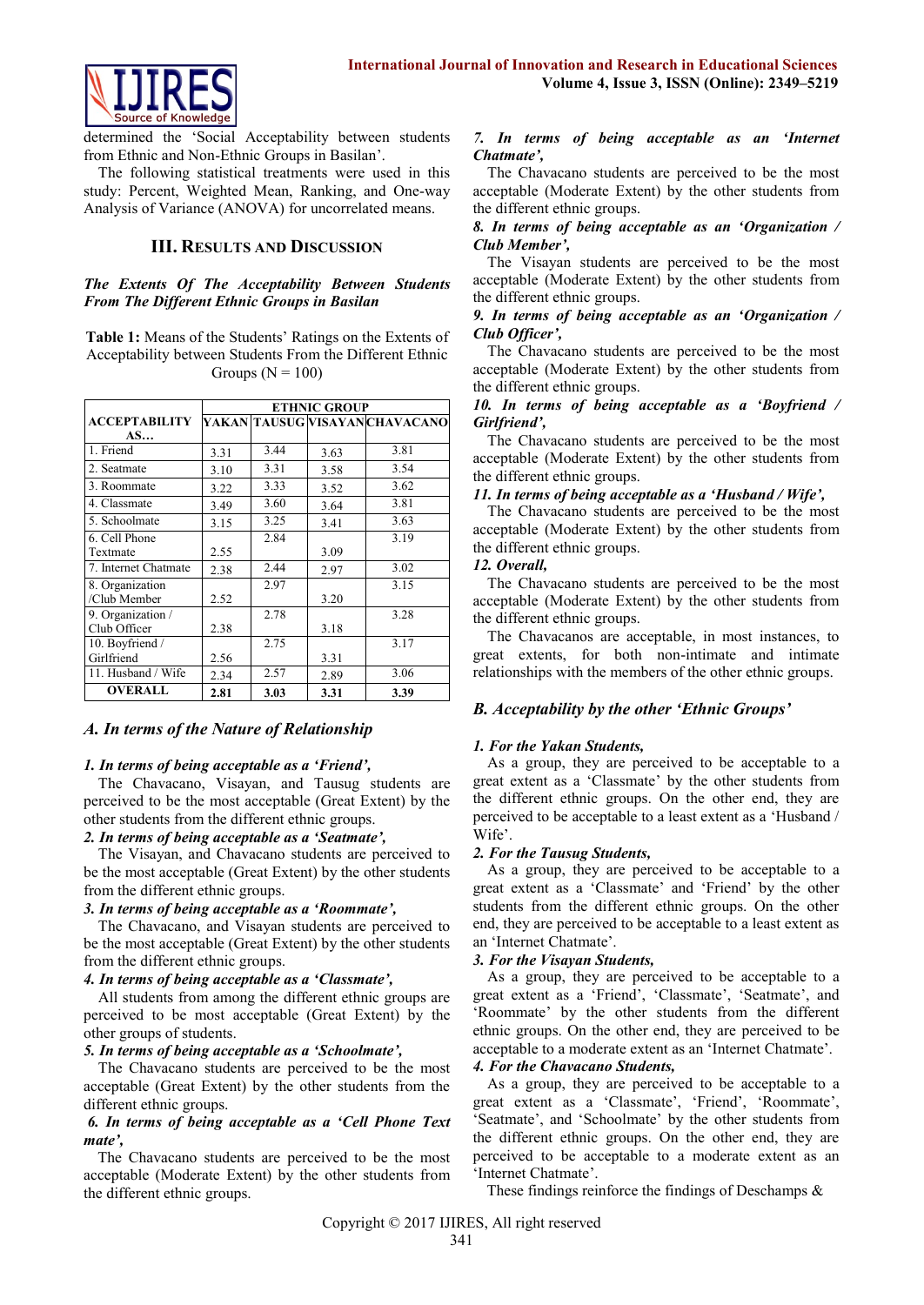

Doise (1978) <sup>[7]</sup>, Hall & Crisp (2005) <sup>[8]</sup>, Crisp & Hew stone  $(2001)$  <sup>[9]</sup>, which explored whether crossing social category memberships can reduce intergroup bias. Results showed less bias toward their own group when they were in multiple groups situation than when in a dichotomized group situation. Outgroup members were also perceived more on the individual level than on the group level, and thus were viewed with more acceptance, when subjects were in the multiple group condition.

The results also support the findings of Ebal  $(2006)$ <sup>[9]</sup>, on the 'Social Identity Complexity and Outgroup Tolerance Among Muslims and Christians in Zamboanga City', which have shown that Muslims had significantly higher tolerance of outgroups as compared to Catholics. The finding suggests that Muslims are more accepting of people from other groups.

#### **IV. CONCLUSIONS**

Based on the findings of the study, the Chavacano students are perceived to be the most acceptable by students from the other ethnic groups. The highest degree of social acceptability is between the Visayan students and Chavacano students. This reflects that students from the non-ethnic groups-between Visayans and Chavacanos, are more socially acceptable to each other, than those among ethnic Tausugs and Yakans. This situation is underlined with the finding that the lowest degree of social acceptability is between the Yakan and Chavacano students.

The hypothesis that there are significant differences between the extents of the acceptability among the students from the Ethnic and Non-Ethnic Groups in Basilan is accepted, thus, the degrees of social acceptability between students from ethnic and non-ethnic groups in Basilan significantly differ.

## **REFERENCES**

- [1] Maharaj, A.S. (2002). The Social Acceptance of Visible Ethnic Minority Adolescents of Asian Origin in Auckland Secondary Schools. A Dissertation, Doctor of Philosophy, Massey University, Albany, New Zealand.
- [2] Mahende, Gissa A., (2012). Understanding Inter Clan Social Distance Among The Kuria Ethnic Group In Tanzania Academic Research International Vol. 3, No. 3, November 2012.
- [3] Merger, M.N. (1997). Race and ethnic relations: American and global perspective. London: Wards worth Publishing Company.
- [4] Allport, G. W. (1954). The nature of prejudice. Reading, MA: Addison-Wesley (1971). The nature of prejudice. Cambridge: Addison-Wesley.
- [5] Yusof, Najeemah M. (2006). Patterns of Social Interaction Between Different Ethnic Groups In Malaysian Secondary Schools. Jurnal Pendidik dan Pendidikan, Jil. 21, 149–164, 2006.
- [6] Mc Nergney and Herbert (2001). Foundations of Education: The Challenge of Professional Practice. Third Edition, Allyn and Bacon, 2001, ISBN 0205316913, 9780205316915 0205316913, 9780205316915
- [7] Deschamps, J. C, & Doise, W. (1978). Crossed category member -ships in intergroup relations. In H. Tajfel (Ed.), Differentiation between social groups (pp. 141-158). Cambridge, England: Cambridge University Press.
- [8] Hall, N.R. & Crisp, R.J. (2005). Considering multiple criteria for social categorization can reduce intergroup bias. Personality and Social Psychology Bulletin, 31, 1435–1444.
- [9] Crisp, R.J., Hew stone, M., & Rubin, M. (2001). Does Multiple

Categorization Reduce Intergroup Bias? Personality and Social Psychology Bulletin, 27, No. 1., pp. 76-89.

[10] Ebal, G.J. (2006). Social Identity Complexity and Outgroup Tolerance Among Muslims and Christians in Zamboanga City. Thesis, Master of Arts, Ateneo de Zamboanga Zamboanga City, Philippines. vant trainings and seminars.

### **AUTHOR'S PROFILE**



**Dr. Orlando L. Fajardo** was born in Isabela City, Basilan Province, Philippines, on August 17, 1959. His earned the following degrees: Doctor of Education, major in Educational Management, Zamboanga City, 2003; Master in Public Administration, major in Program Administration, Zamboanga City, 1997; Bachelor of Science in

Civil Engineering (Licensed), Zamboanga City, 1983. He holds the distinction of being the only Full-Pledged Professor of Basilan State College, to date. Currently, he is designated as Director for Research of the college. He has been with BaSC for Twenty-Nine years, Five of which as Vice President for Academic Affairs (VPAA). He had published research papers in refereed journals such as the International Association of Multidisciplinary Research (IAMURE), ADLE, ABSTRACT, REDTI, and International Research Enthusiast Society Inc. (IRESInc.) Research Journals. He had presented research outputs in international and national research forums in the areas of Education, Social Science, Environment, Mathematics, and Public Policy. Dr. Fajardo is a member of Research and Education Development Training Institute (REDTI); Association of Behavioral Scientists, Teachers, Researchers and Community Trainers (ABSTRACT); International Association of Multidisciplinary Research (IAMURE); Philippine Association of Institutions for Research (PAIR); Mathematical Society of the Philippines (MSP); Philippine Society for the Study of Nature (PSSN); Association Social Science Educators Researchers and Trainors (ASSERT); Zampen Higher Education<br>Research Association (ZPHERA): International Research (ZPHERA); International Research Enthusiast Society Inc. (IRESInc.). Major Research Awards Received were: Best Research Paper–ADLE International Conference on Research in Higher Education, Cebu City, Philippines, April, 2015; Top Five Best Research Paper-IRES-ISEARCHED and IRCET International Research Conference, Puerto Princesa City, Palawan, Philippines, November, 2015; Research Publication Award– International Association Of Multidisciplinary Research (IAMURE) World Research Festival, Cagayan De Oro City, Philippines, May 3, 2016; and Golden Awardee-Best Presentor- International Association Of Multidisciplinary Research (IAMURE), Cebu City, Philippines, August 17, 2012.



**Dr. Nasser A. Salain** was born in Tuburan, Basilan Province, Philippines, on June 3, 1973. His educational background includes: a degree in Doctor of Education major in Educational Management, Zamboanga City, 2011; a Masters degree in Public Administration, Basilan, 1998; Bachelor of Secondary Education, Basilan, 1993;

and Bachelor of Arts, Basilan, 1996. He is the President of Basilan State College from 2010 up to the present. He served as Basilan Sanguniang Panlalawigan member from 2001 to 2010. He also served as Sanguniang Panlalawigan Youth Representative. He had published research papers in refereed journals such as the International Association of Multidisciplinary Research (IAMURE), ADLE, and International Research Enthusiast Society Inc. (IRESInc.) Research Journals. Dr. Salain is a member of the Basilan Jaycees, and was VP for Community Development; He is the Founding Chairman of the Basilan Youth Network Alliance; member of the National Amnesty Philippines; member, Philippine Muslim Youth Congress; and Vice Chairman of the Basilan Young Professional Alliance, among others. His Major Research Awards were: Research Awards Received were: Best Research Paper– ADLE International Conference on Research in Higher Education, Cebu City, Philippines, April, 2015; Top Five Best Research Paper-IRES-ISEARCHED and IRCET International Research Conference, Puerto Princesa City, Palawan, Philippines,

Copyright © 2017 IJIRES, All right reserved